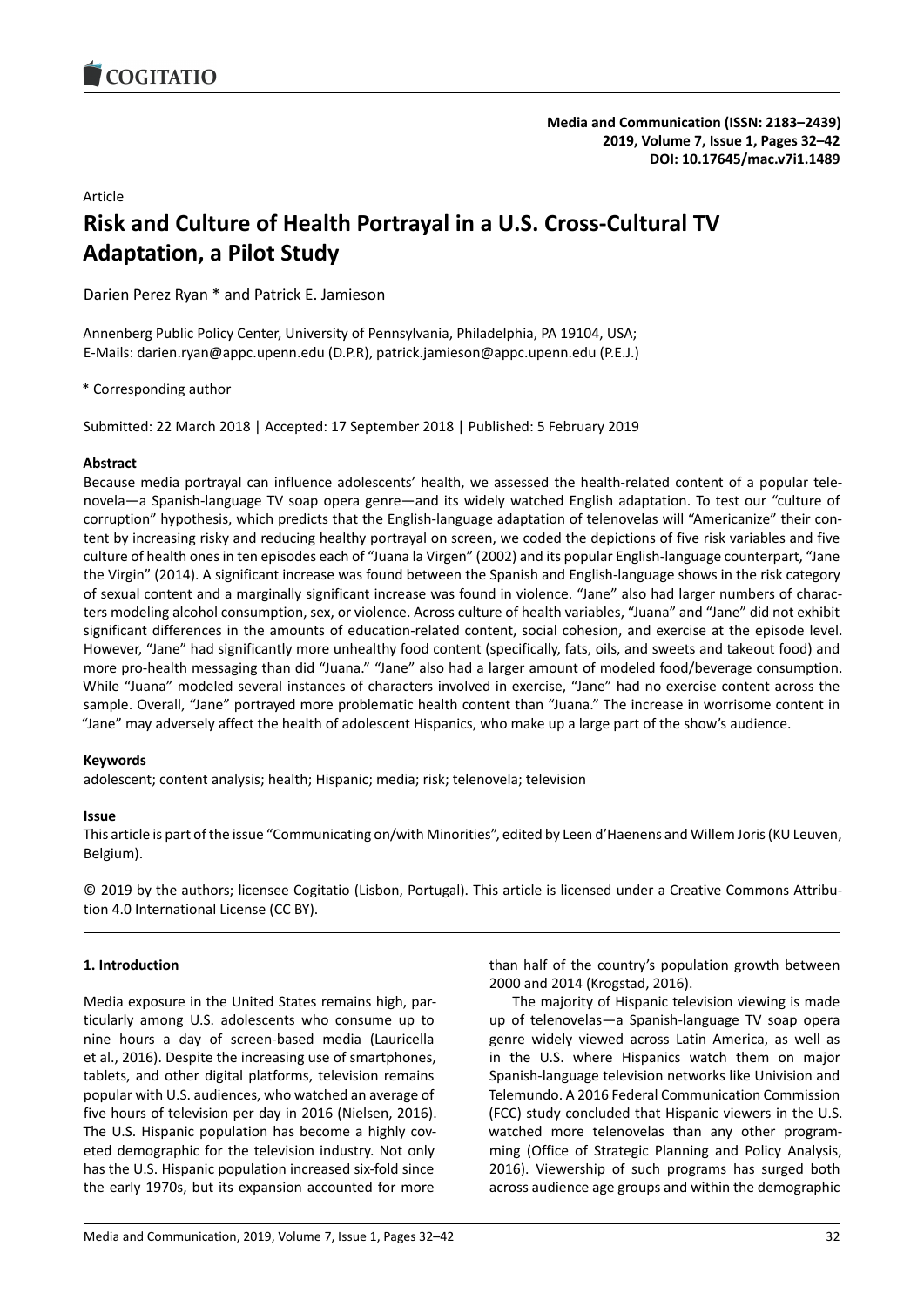most valued by advertisers, 18–34 year olds (Jacobson, 2012). Notably, U.S. networks are beginning to target the "billennial" audience—millennials who grow up speaking and consuming media in both English and Spanish, a demographic with growing purchasing power (Villarreal, 2015).

Major U.S. television networks began to see marketing potential in adapting the already-popular telenovela format following the success of ABC network's "Ugly Betty" (2006). That adaptation of the hit Colombian telenovela "Yo Soy Betty, la Fea" (1999) was the first TV migration of a narrative from a Spanish-language program into a major English-language show. While a few short-lived attempts at telenovela adaptations occurred after the four-season run of "Ugly Betty", it was not until the premiere of "Jane the Virgin" in October 2014 on the CW network that a U.S. network once again found commercial success in adapting a telenovela storyline for a U.S. audience. "Jane the Virgin" is an adaptation of "Juana la Virgen", a 2002 telenovela series that enjoyed a highly rated run both in Venezuela on Radio Caracas Televisión and on Univision in the United States. The premiere of "Jane the Virgin" reached an audience of 1.6 million (Bibel, 2014) and the series averaged 1.2 million total viewers across its first season. To date, "Jane" not only has run for four seasons, with a fifth and final season slated to air in 2019, but has also received numerous accolades including a Golden Globe win for actress Gina Rodriguez in the role of Jane Villanueva.

TV adaptations from one culture to another, such as "Jane the Virgin", are of particular interest because they undergo "textual changes to fit in with the prevailing values, preferences, viewing habits, and local sensibilities of the adapting culture" (Joye, Biltereyst, & Adriaens, 2017, p. 356). The process of adapting telenovelas for foreign markets is most successful when the programs have relatable global archetypes and elements in the narrative that can be localized, ultimately allowing the narrative to fit within the social fabrics of the new media landscapes they enter (Miller, 2010). In the case of "Jane the Virgin", media flow South-to-North culturally (Miller, 2010) lends itself to potentially problematic changes, as the narrative structure transforms in order to meet American media norms.

Studies have found that the amount of portrayed risk in American media, such as television and movies, has increased in recent decades, specifically in the categories of violence (American Academy of Pediatrics, 2009), gun violence (Bushman, Jamieson, Weitz, & Romer, 2013), sex (Kunkel, Eyal, Finnerty, Biely, & Donnerstein, 2005), and alcohol use (Breed & De Foe, 1981; Russell & Russell, 2009). Adaptations, such as "Jane the Virgin", which cross into American mainstream media could be influenced by what we refer to as a "culture of corruption", as they interact and respond to a media landscape that features increasingly problematic content. According to uses and gratifications theory, TV audiences may be exposed to, demand more of, and subsequently watch riskier content (Rubin, 2009). Indeed, media audience members generate expectations of mass media and, in turn, engage in the selection of media to satisfy needs or desires (Katz, Blumler, & Gurevitch, 1973). This "audience self-selection" not only affects the types of content media producers choose to create, but also ultimately manifests itself in behavioral responses to the portrayed content that filter through relationships, personality, and social interaction. If audiences select, accommodate, seek out, and view more of such content, this theory would predict that problematic content would increase over time. Accordingly, in order to make the show marketable and increase audience share, "Jane the Virgin" would be expected to undergo narrative changes to fit the current societal standards for American media content.

Higher levels of problematic content on screen are also cause for concern because, as Bandura's (2009) social cognitive theory of mass communication (SCTMC) suggests, after a media-portrayed act is observed and coded into memory by an audience member, it can be recalled and transformed into a re-enacted action or behavior. Meta-analyses have found that behavioral outcomes are affected by risk-taking behaviors portrayed on screen (Fischer, Greitemeyer, Kastenmüller, Vogrincic, & Sauer, 2011). The media portrayal of alcohol (Dal Cin, Worth, Dalton, & Sargent, 2008; Hanewinkel et al., 2014), sex (Hennessy, Bleakley, Fishbein, & Jordan, 2009), and violence (Bushman & Huesmann, 2006) have been found to predict corresponding problematic health behaviors.

Cultivation theory (Gerbner, Gross, Morgan, Signorielli, & Shanahan, 2009) posits that when individuals are exposed to a consistent set of messages on television, they integrate these messages into their perception of reality. Consequently, "culture of health" content modeled on primetime television may affect perceptions and behaviors involving issues such as healthy eating or receiving medical treatment. For example, Signorielli and Lears (1992) found that television viewing, including exposure to food and beverages embedded in show narratives, was a strong predictor of poor nutritional eating habits as well as misconceptions about what constitutes a healthy meal for adolescents.

The importance of cultivation of health-related messages on television (Lee & Niederdeppe, 2011) is magnified by the finding that Hispanic audience members often rely on media-based health and medical information. Although 71% of Hispanics reported that in the past year they had obtained health information from a doctor, with a similar percentage receiving information from sources such as family, friends, and churches, 83% were found to have gained health information from media sources, predominantly television. Furthermore, 79% reported acting on media-based health information (Livingston, Minushkin, & D'Vera, 2008). As a result, telenovelas have become a stage for educationentertainment initiatives, including health-related storylines illustrating the importance of actions such as rou-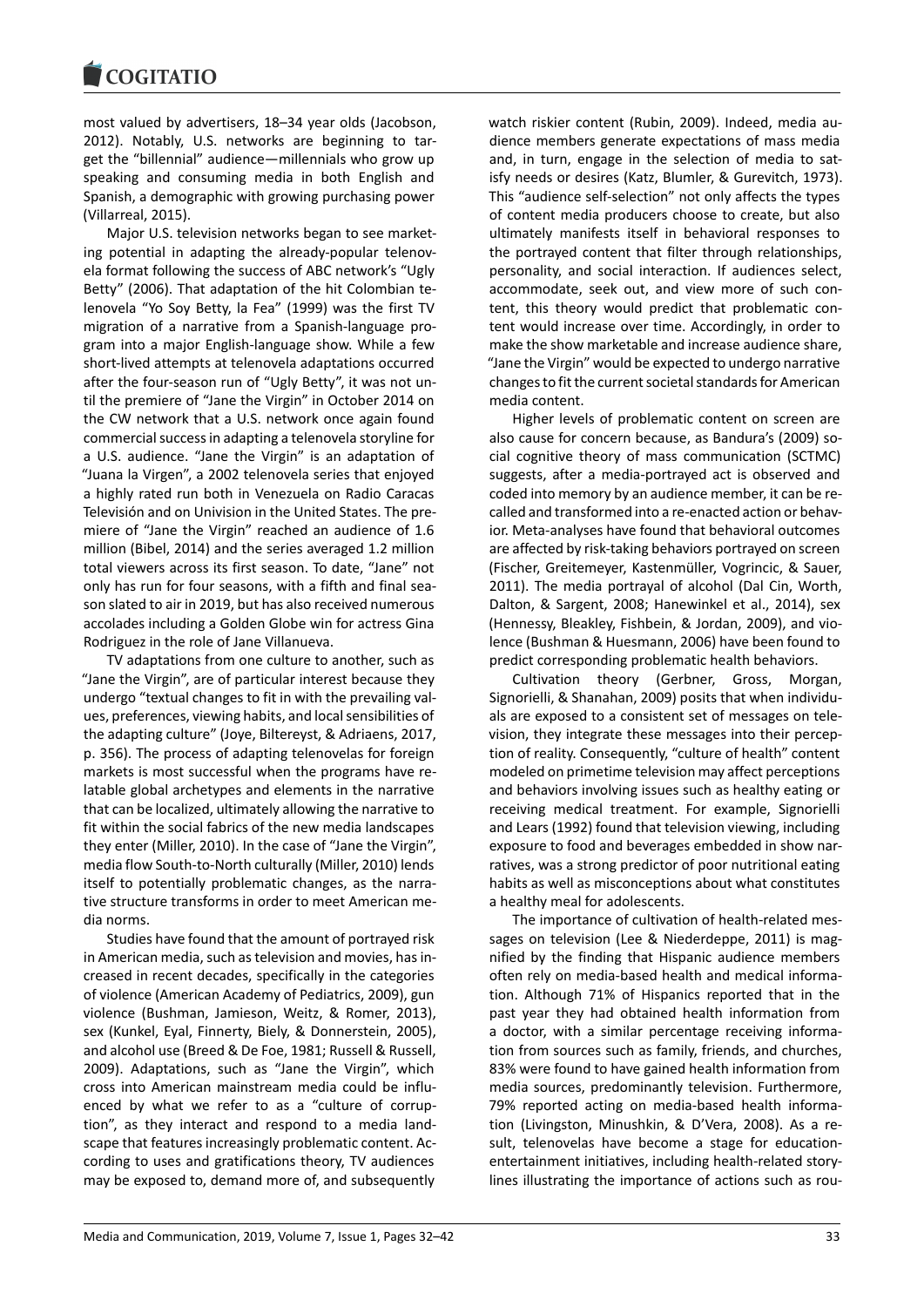#### COQUIATIO

tine cancer and STD screenings. Such narratives can increase health knowledge and behavioral intent in their audiences (Forster, Allem, Mendez, Qazi, & Ungar, 2016; Wilkin et al., 2007). The quality and frequency of mediabased health modeling is of importance as well because it may explain why Hispanics who have lived in the U.S. for some time are more at-risk for medical problems including obesity and heart disease (Dominguez et al., 2015) than are newly-immigrated Hispanics.

The potential contribution of a "culture of corruption" to higher levels of problematic content on television is worrisome, especially for at-risk adolescent Hispanics. Young Hispanic viewers make up a significant portion of the audience for "Jane the Virgin". The first season of "Jane the Virgin" had about twice the rate of Hispanic viewers in the 12–18 age category as the composite audience (Nielsen, 2015). Concern is warranted especially for adolescent female Hispanic TV-watchers who may identify with the study sample's adolescent female Hispanic protagonists, Jane and/or Juana. Young adults can engage in wishful identification with fictional television characters, especially those who are similar in gender and attitudes (Hoffner & Buchanan, 2005).

The susceptibility of Hispanic TV watchers to media's problematic modeled content may be magnified by the fact that Hispanics are more likely to binge watch TV. In a recent study, the majority of Hispanics (60%) reported that they had watched the entire season of a TV show during a single weekend compared with 49% of non-Hispanics (Carrasco, 2015). Importantly, the serial nature of telenovelas, which often air daily and frequently contain more than one hundred episodes, could combine with binge watching to heighten problematic effects from media modeling.

Research on telenovela adaptations has been limited, in part because the number of these adapted crosscultural shows so far is still small, especially in the United States. Studies have focused primarily on international adaptations of "Yo Soy Betty, la Fea" (McCabe & Akass, 2013) with attention to aesthetic differences (Mikos & Perrotta, 2012), the portrayal of specific national identities in those adaptations (Adriaens & Biltereyst, 2011), the telenovela as a glocalized product (Joye et al., 2017), and how industrial logics govern the circulation of telenovelas in the English-language market (Conway, 2012). The importation of themes from Spanish telenovelas into U.S. television has been studied (Bielby & Harrington, 2005), as has how telenovela content is linked with cultural identity (Merayo, 2013; Pérez, 2005), and the production and reception of sociocultural issues in telenovelas (Acosta-Alzuru, 2010). Research has also been conducted on U.S. prime-time programming for the frequency and quality of depictions of Latinos (Hoffman & Noriega, 2004; Mastro & Behm-Morawitz, 2005; Monk-Turner, Heiserman, Johnson, Cotton & Jackson, 2010).

This pilot study aims to make a novel contribution to the literature by hypothesizing and testing whether the process of adaptation into American mainstream media

is associated with more problematic health-related content in "Jane the Virgin" than in the show from which it was originally adapted, "Juana la Virgen".

# **2. Method**

# *2.1. Sample*

The CHAMPION (Culture of Health and Media Project in Our Nation) content analysis project codes risk and culture of health variables in popular TV shows, including dramas, sitcoms, and telenovelas. From this latter category, ten episodes were sampled for this pilot comparison of "Jane the Virgin" and "Juana la Virgen". Eight of these episodes were randomly selected across the 2002 airing of "Juana" and eight from the first season (2014–2015) of "Jane" (the only season available at the time of coding), with the first and last episode of each coded as well, for a total of 15 commercial-free hours of TV programming.

# 2.1.1. Coding

Four coders participated in this study and were blind to the study's hypotheses. TV episodes were unitized into and then coded as 5-minute segments (i.e., a 40-minute long episode was coded as 8 segments). All four coders were trained on about 11.3 hours of content covering risk variables. The coders then completed a separate training on culture of health variables, consisting of about 10.5 hours of content. All coders met a Krippendorff's  $\alpha \geq 0.80$  for all reported study variables (Krippendorff, 2018). In order to account for the cross-language application of the study definitions (as some study variables capture verbal as well as visual content), after completing the English-language training, a subset of coders with native fluency in English and Spanish completed additional training on Spanish-language TV content for risk and culture of health variables, for a total of about 8 more hours of training. These coders also met a Krippendorff's  $\alpha$   $\geq$  .80 on all reported study variables. All materials used to train coders were comparable to the study content and not included in the study's TV sample.

# 2.1.2. Measures

When a risk or culture of health variable was evaluated for each TV episode 5-minute segment, a code of 0 vs. 1 was recorded to indicate "any such content" present in the segment, including verbal references for some coded categories. In an effort to determine the number of characters participating in modeling a behavior (implied or shown), instances were captured for the risk categories of alcohol, drugs, sex, and violence; for culture of health variables, the coders counted instances of consumption of food and beverage as well as participation in exercise. Instances were not captured for the categories of social cohesion, education, and pro-health messaging, as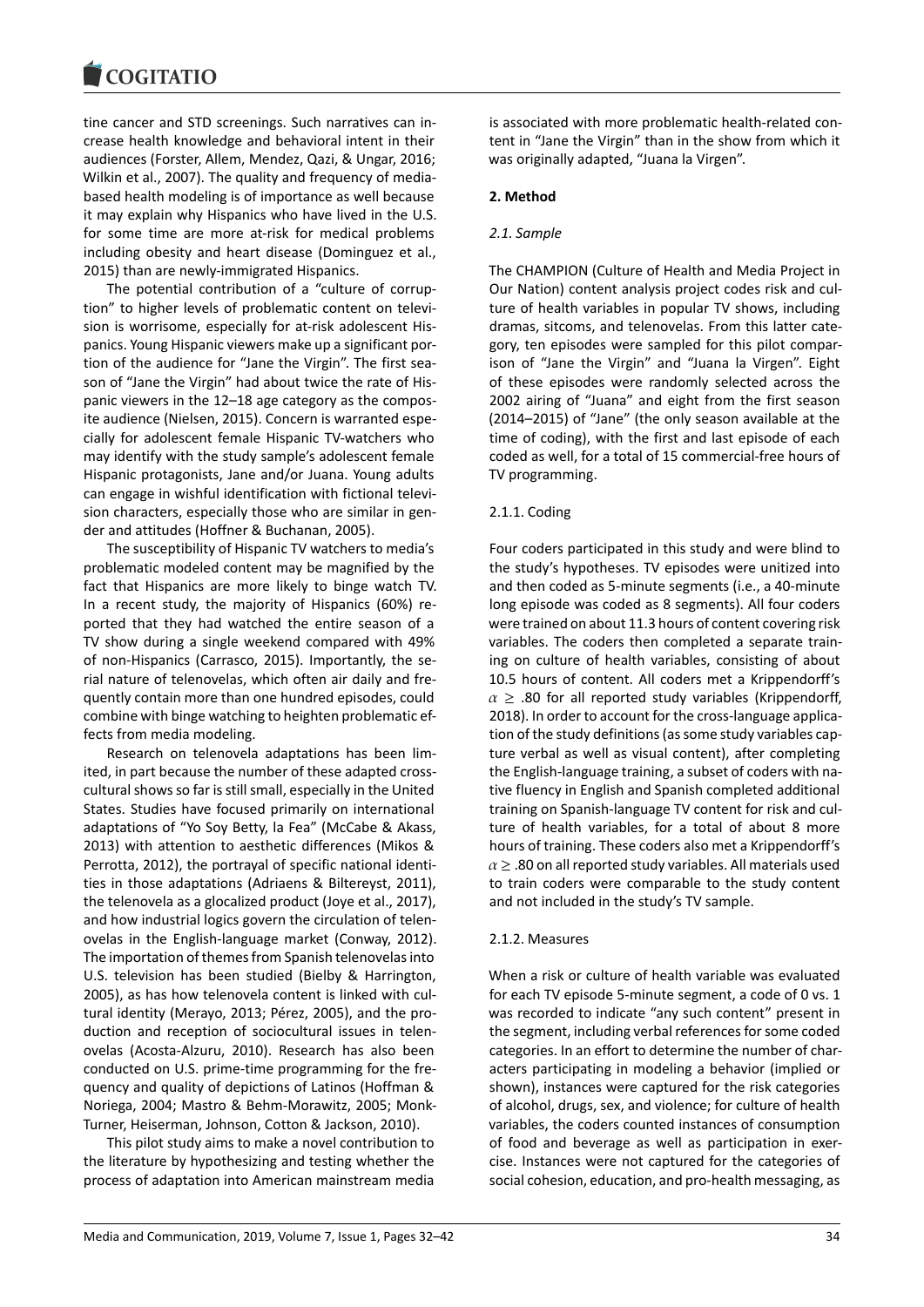these measures were not easily quantifiable by participant behavior and instead were captured at the 5-minute segment level as "presence of" variables. Number of instances were also coded for each portrayal per character and summed per 5-minute segment. For example, drinking a soda and then opening a second can would count as two instances. When a character simultaneously or concurrently engaged in multiple behaviors, each was counted separately (e.g., punching a character and then using a gun to wound him would count as two separate instances). A distinct interruption of scenic location or timeframe for study content within the 5-minute segment (e.g., the same character drinking at a bar and then drinking later at home) was counted as two instances in that segment. Instances for the study variables were summed for each 5-minute segment per show. T-tests were conducted for variables with "any such content" at the 5-minute segment level. Instances were described as sums and in figures.

## *2.2. Risk Variable Definitions*

## 2.2.1. Alcohol

Alcohol use was defined as direct or implied consumption of alcohol by a character in a 5-minute segment and also captured verbal references to drinking. A Krippendorff's alpha (K $\alpha$ )  $\geq$  .80 was achieved for any such content. Alcohol instances per show had an  $\alpha$  reliability  $\geq$  .83.

#### 2.2.2. Drugs

Drug use included verbal references to drugs and was defined as direct or implied consumption of a drug or drugrelated product. Direct consumption included characters injecting, smoking, inhaling, or snorting a drug. Indirect consumption was coded when a character was involved with or preparing drugs, for example prepping a syringe. Types of drugs coded for included marijuana, cocaine, heroin, ecstasy, acid, opiates, and inhalants. A K $\alpha \geq .81$ was met for any such drug. Drug instances per show was  $K \alpha \geq .80$ .

## 2.2.3. Sexual Content

Sexual content was defined as explicit nudity or behaviors such as kissing, groping, fondling, or implied or explicit sexual intercourse. K $\alpha$  for any such content  $≥$  .81. Sex instances per show had an  $\alpha$  reliability  $≥$  .82. When sexual content was present, a subcategory variable captured whether intercourse was portrayed and if so, whether it was implied (i.e. characters waking up together in bed) or shown (simulated intercourse, with or without nudity). K $\alpha$  for the intercourse subcategory was  $≥$ .86.

#### 2.2.4. Violence

Violent content was defined as "intentional acts where the aggressor makes or attempts to make some physical contact that has potential to inflict injury or harm" and was adapted from a previously published measure (Yokota & Thompson, 2000). It excludes accidents and natural disasters. K $\alpha$  for any such content was  $\geq$  .83 and for violence instances was  $\geq$  .82.

## 2.2.5. Gun Portrayal

Gun portrayal was coded for any such content in a 5-minute segment and included situations in which a character brandishes a gun but does not fire it and scenes in which guns are visible in a non-use context, such as holstered or hanging on a wall,  $K \alpha \geq .80$ .

## *2.3. Culture of Health Variable Definitions*

## 2.3.1. Food and Beverage

Food and/or beverage consumption was defined as the direct or implied consumption of food or beverage by a character and was adapted from a previously published measure (Bell, Berger, Cassady, & Townsend, 2005). Implied consumption was defined as characters not shown directly consuming food or drinking a beverage but involved with such content (i.e., holding a beverage but not seen sipping from it).  $K \alpha \geq .82$  was met for "any such food/beverage content". Instances of food and beverage consumption also met K $\alpha$  reliability  $\geq$  .82. Subtypes of food captured included: grain, fruit, vegetables, protein, dairy, and fats/oils/sweets. For beverages, these categories included: water, milk, juice, soda, coffee/tea, or alcohol. Another category captured whether food/beverage was homemade as opposed to takeout/food purchased outside the home,  $K \alpha \geq .85$ .

## 2.3.2. Exercise

Exercise was defined as direct or implied participation of a character in a physical activity with the shown, implied, or verbally stated purpose of fitness. K $\alpha \geq 0.84$  was met for presence of any such content and K $\alpha$  reliability  $\geq$  .87 for instances of modeled behavior.

#### 2.3.3. Social Cohesion

Social cohesion captured the portrayal of characters participating in activities which promote a shared identity specific to one of four categories. These included participation in: religious organizations/worship services or cultural practices, political organizations or community organizations, volunteer and charity organizations, and extracurricular groups including sports,  $K \alpha \geq .87$ .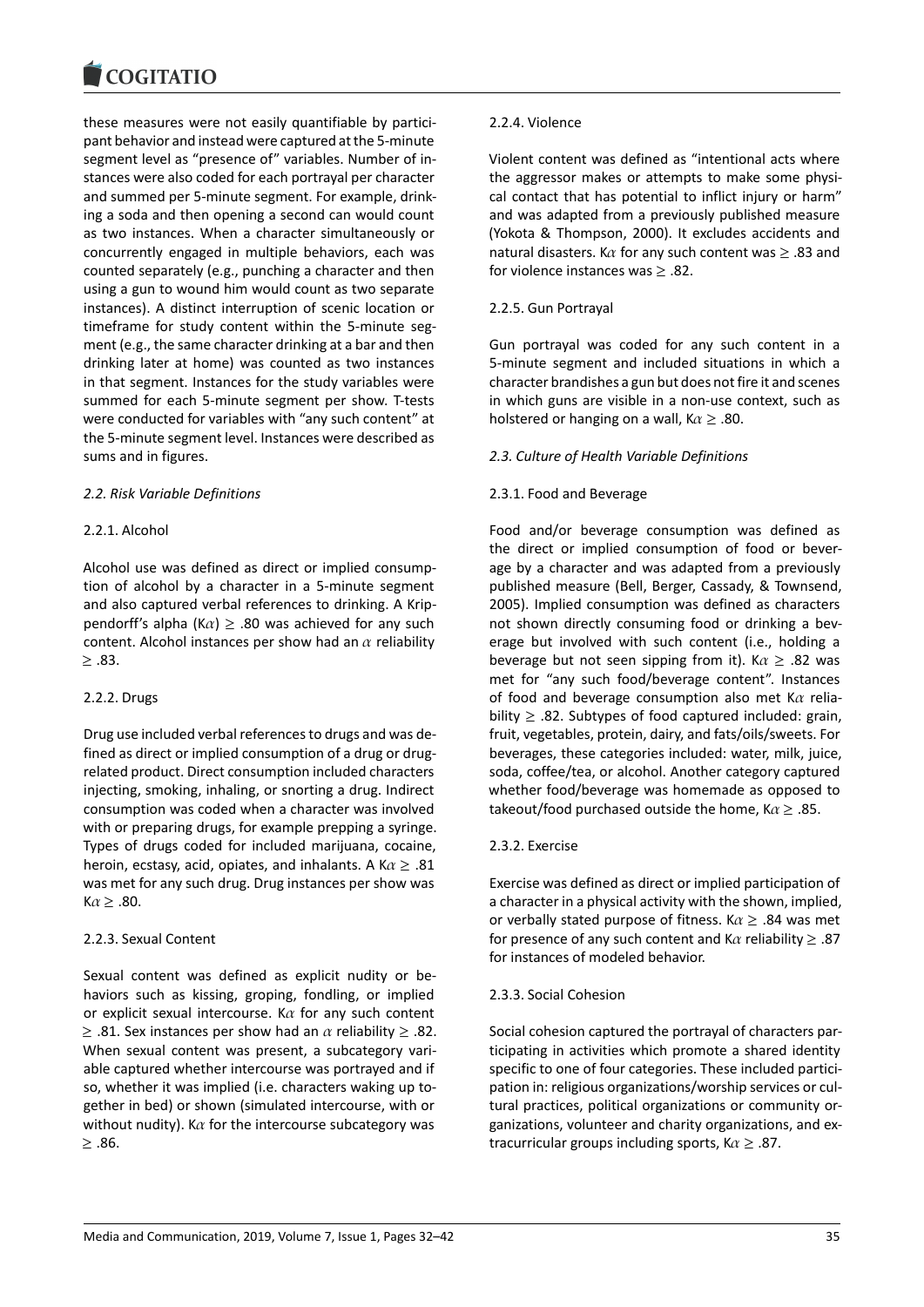## 2.3.4. Education

Educational content was operationalized as students shown in a classroom receiving instruction, students shown doing homework or studying, parents reading to children, or characters casually reading,  $K \alpha \geq .81$ .

# 2.3.5. Pro-Health Messaging

The pro-health messaging category included situations in which characters were shown receiving care from a medical professional, encouraging others to seek medical advice, following medical advice/instructions, engaged in self-treatment for minor ailments, or seeking help for mental health or substance abuse problems,  $K \alpha \geq .91$ .

# *2.4. Data Analysis*

SPSS 24 was used to aggregate the study variables, was used for conducting statistics, and all statistical tests were two-tailed. Because the number of episode segments compared was the same, we did not control for the length of episodes. IRB approval was not sought because the study did not involve human subjects.

# **3. Results**

Within the ten episode sample for each show, "Jane the Virgin" had 42 "any alcohol" 5-minute segments while "Juana la Virgen" had 45 segments. Total instances of alcohol consumption in "Jane" were 128 vs. 84 in "Juana" (Figure 1). "Jane" had 43 segments of "any sexual content" and "Juana" had 12. Instances of participation in sexual behaviors were 146 in "Jane" and 47 in "Juana" (Figure 1). Of the segments featuring sexual content, "Jane" had 11 segments with intercourse implied and 3 segments with intercourse shown, while "Juana" had 6 segments with implied intercourse and no segments of shown intercourse. In the segments which featured sexual content, no mention or portrayal of safe sex practices were noted within the random sample for either show. In the drug content category, "Jane" had 7 segments with "any such content" while "Juana" had 2. No instances of drug consumption were found for either show. For the violence category, "Jane" had 20 segments with violent content and "Juana" had 7 segments. Within the segments containing violent content, "Jane" had 17 instances of characters modeling violent behavior versus 8 in "Juana" (Figure 1). Gun portrayal was featured in 13 segments in "Jane" and in 6 segments for "Juana."

Paired-sample t-tests were conducted to compare the means of each of the five risk categories at the episode level between "Jane the Virgin" and "Juana la Virgen" to determine statistically significant differences (Table 1). Of the reported categories, a significant difference was found for sexual content (Mean  $= -3.10, 95\%$ CI = (-4.47, -1.73), t(9) = -5.13, p = .001). Also, the between-show difference in violence was marginally significant (Mean =  $-1.30$ , 95%Cl =  $(-2.73)$ , 0.13),  $t(9) = -2.05$ ,  $p = .070$ ). There were no significant differences between alcohol content, drug content, or gun portrayal (Table 1).

For culture of health variables, "Jane" had 78 fiveminute segments with any food or beverage content and "Juana" had 71. "Jane" had 77 instances of characters consuming food vs. 25 in "Juana" (Figure 2). For beverages, "Jane" featured 257 instances of beverage consumption while "Juana" had 121 instances (Figure 2). Of the food portrayed, "Jane" had 22 segments featuring unhealthy food content subcategories (specifically "fats, oils, and sweets") and "Juana" had a total of 11 segments with unhealthy food content. The adaptation "Jane" also featured 22 segments with takeout/restaurant food vs. 4 segments with such content in "Juana." Educational content was featured in 7 segments in "Jane" and 12 segments in "Juana." The random sample for "Jane" did not



**Figure 1.** Risk variable instances summed per TV show.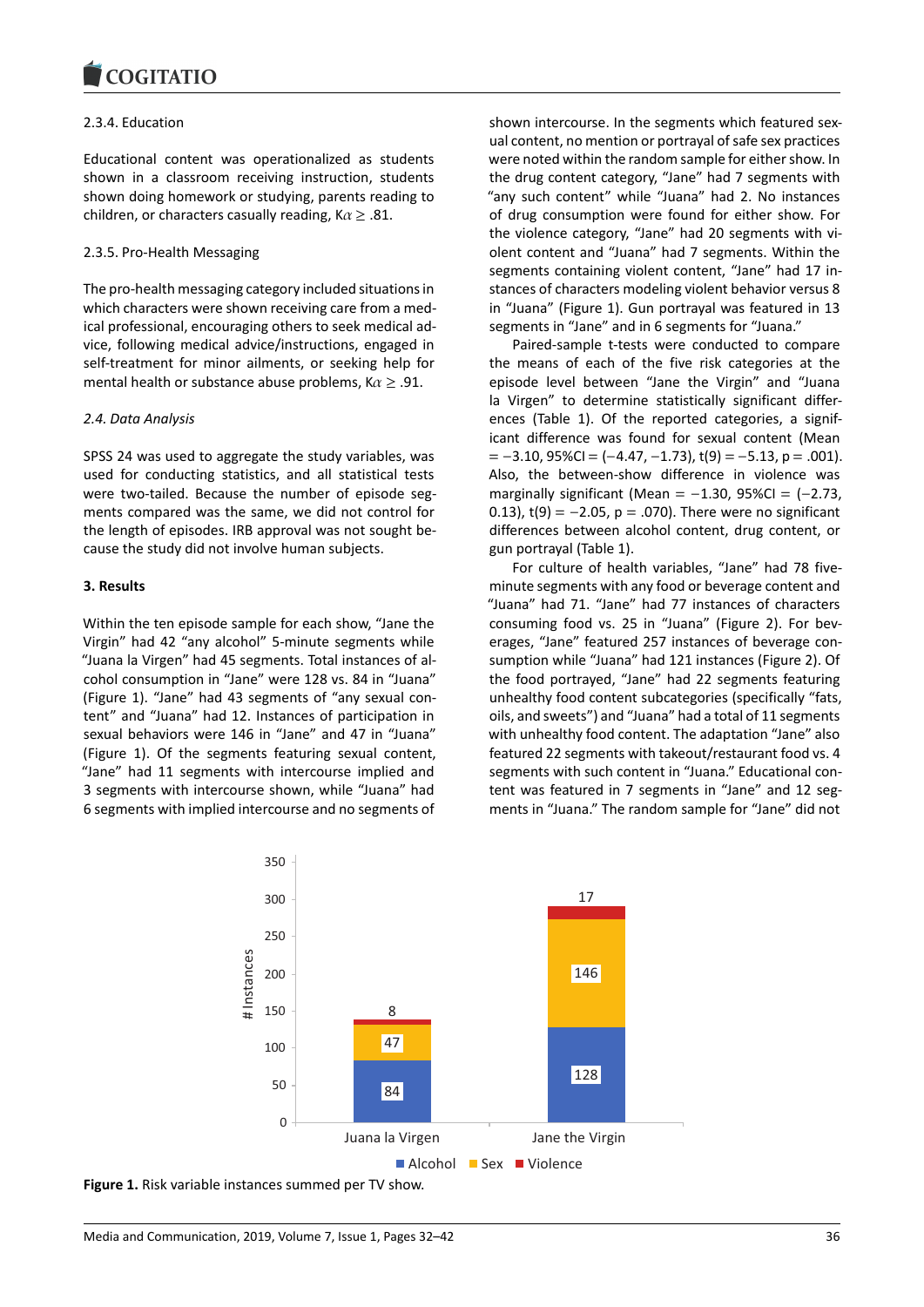#### **COUTATIO**

| Risk variable          |         | <b>Std. deviation</b> | Std. error mean | 95% confidence<br>interval of<br>difference |              |         |         |    |
|------------------------|---------|-----------------------|-----------------|---------------------------------------------|--------------|---------|---------|----|
|                        | Mean    |                       |                 | Lower                                       | <b>Upper</b> | p-value | t       | df |
| <b>Alcohol content</b> | .30     | 2.11                  | .67             | $-1.21$                                     | 1.81         | .664    | .45     | 9  |
| Sexual content         | $-3.10$ | 1.91                  | .61             | $-4.47$                                     | $-1.73$      | .001    | $-5.13$ | 9  |
| Drug content           | $-.50$  | .97                   | .31             | $-1.20$                                     | .20          | .138    | $-1.63$ | 9  |
| <b>Violence</b>        | $-1.30$ | 2.00                  | .63             | $-2.73$                                     | .13          | .070    | $-2.05$ | 9  |
| Gun portrayal          | $-.70$  | 1.64                  | .52             | $-1.87$                                     | .47          | .209    | $-1.35$ | 9  |



## **Content Type**

 $\blacksquare$  Juana la Virgen  $\blacksquare$  Jane the Virgin

**Figure 2.** Culture of health variable instances summed per TV show.

| Table 2. Culture of health categories for "Jane the Virgin" v. "Juana la Virgen" (paired t-tests). |  |  |  |
|----------------------------------------------------------------------------------------------------|--|--|--|
|----------------------------------------------------------------------------------------------------|--|--|--|

|                                   | Mean   | Std. deviation | Std. error mean | 95% confidence<br>interval of<br>difference |              |         |         |    |
|-----------------------------------|--------|----------------|-----------------|---------------------------------------------|--------------|---------|---------|----|
| <b>Culture of health variable</b> |        |                |                 | Lower                                       | <b>Upper</b> | p-value |         | df |
| Food/beverage                     |        |                |                 |                                             |              |         |         |    |
| Overall portrayal                 | $-.10$ | .34            | .11             | $-.34$                                      | .14          | .383    | $-.92$  | 9  |
| Fats/oils/sweets                  | $-.12$ | .17            | .05             | $-.24$                                      | $-.00$       | .048    | $-2.28$ | 9  |
| Takeout food                      | $-.20$ | .12            | .04             | $-.28$                                      | $-.12$       | .000    | $-5.53$ | 9  |
| <b>Exercise</b>                   | .08    | .14            | .04             | $-.02$                                      | .18          | .112    | 1.77    | 9  |
| Social cohesion                   | .02    | .10            | .03             | $-.05$                                      | .09          | .660    | .66     | 9  |
| <b>Education</b>                  | .05    | .13            | .04             | $-.04$                                      | .15          | .220    | 1.32    | 9  |
| <b>Pro-health messaging</b>       | $-.17$ | .23            | .07             | $-.33$                                      | $-.01$       | .043    | $-2.35$ | 9  |

include any segments with exercise. "Juana," however, had 7 segments featuring exercise content and a total of 35 instances of characters modeling exercise on screen (Figure 2). A nominal number of segments was found containing social cohesion content for both shows: 2 segments in "Jane" and 4 segments in "Juana." Pro-health messaging was present in 25 segments in "Jane" and in 10 segments for "Juana".

Paired sample t-tests were also conducted on culture of health category variables between shows (Table 2). "Jane" had significantly more fats/oils/sweets as a food subtype than "Juana" (Mean =  $-.12$ , 95%CI =  $(-.24)$ ,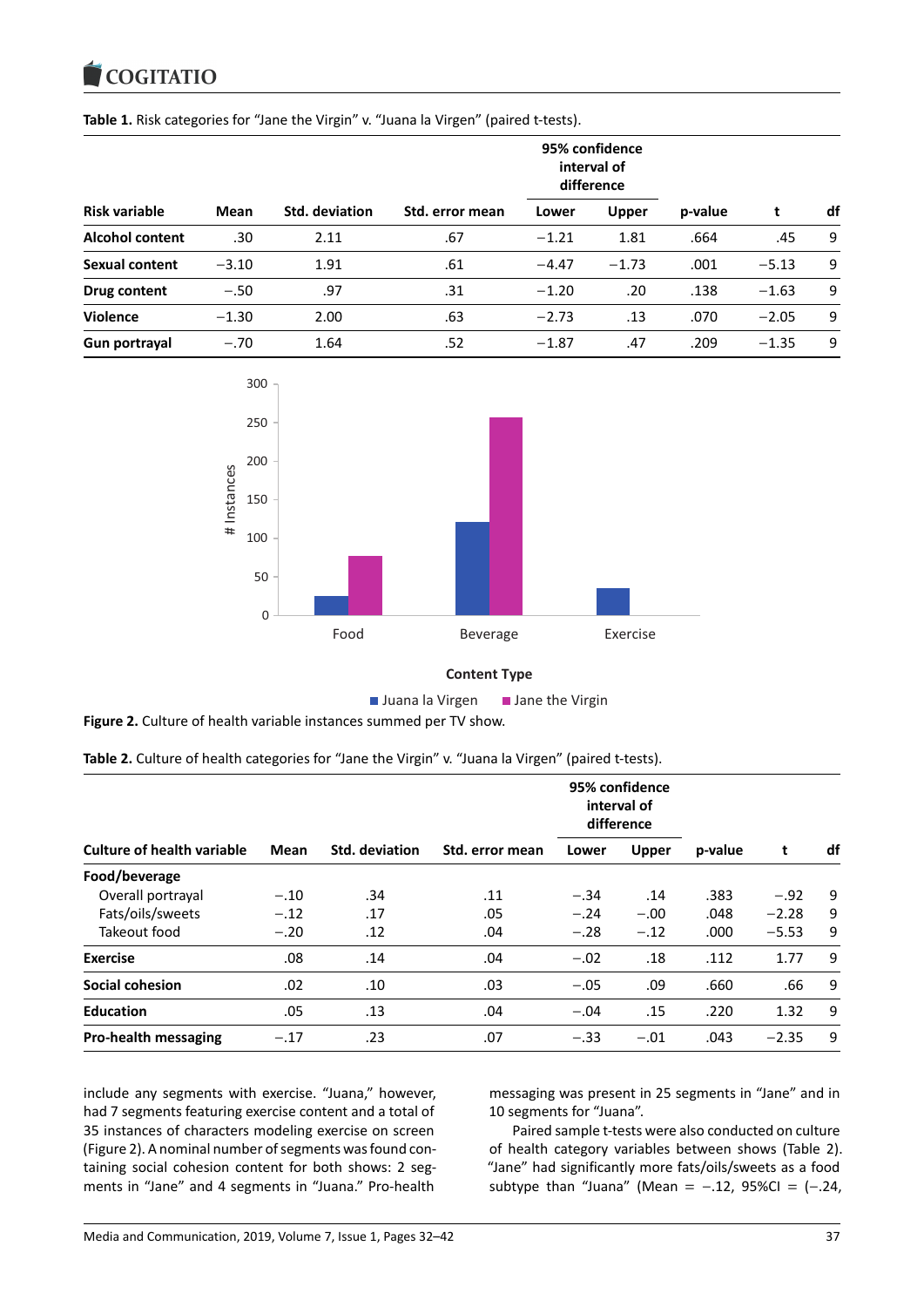$-0.00$ , t(9) =  $-2.28$ , p =  $0.048$ ) as well as more takeout/meals prepared outside the home (Mean =  $-.20$ , 95%CI =  $(-.28, -.12)$ , t(9) = -5.53, p = 000). The amount of pro-health messaging depicted for "Jane" was significantly more than for "Juana" (Mean =  $-.17$ , 95%CI = (−.33, −.01), t(9) = −2.35, p = .043). No statistically significant differences were found between shows for exercise, social cohesion, or education (Table 2).

# **4. Discussion**

"Jane the Virgin" had significantly more 5-minute segments with sexual content and marginally more violence than "Juana la Virgen" (Table 1). "Jane" also had more total instances of characters modeling alcohol consumption, sex, and violent behavior (Figure 1). Across several of the culture of health variables, "Jane" and "Juana" had amounts of content that were not statistically significant in their differences (education, social cohesion, and exercise) with the exception of pro-health messaging and the negative "culture of health" food subcategories fats/oils/sweets and takeout food (Table 2). "Jane" exceeded "Juana" in total instances of characters consuming any food or beverage. "Juana" had 35 instances of characters modeling exercise while "Jane" did not portray any exercise content (Figure 2). Hence, "Jane the Virgin" had more negative health content overall than "Juana la Virgen". The difference in problematic content in "Jane the Virgin" could indicate the influence of American audience expectations on the narrative. Adapting a show, like "Jane the Virgin", to fit within a media landscape that is already saturated with increasingly problematic portrayals may ultimately lead to negative health consequences for the at-risk populations viewing such content, leading to reenactment of risky behaviors such as alcohol consumption, drug use, sex, and violence or other negative culture of health behaviors such as unhealthy eating. However, if TV shows model more positive behaviors such as promoting social cohesion and prosocial interactions (Mares & Woodard, 2005), or reinforce the importance of education or healthcare (Brodie et al., 2001), these positive behaviors and attitudes could also be cultivated in TV audiences.

Plot and character changes that occurred during the process of cross-cultural adaptation may explain why more risk and fewer positive culture of health portrayals exist on screen in "Jane the Virgin" than in the original telenovela "Juana la Virgen." In order to complement the study's analysis of health content per 5-minute segment, these changes are explained at the narrative level. Both programs share a similar overarching plot—a religious, sexually inexperienced young woman is accidentally artificially inseminated as a result of a mistake by a gynecologist during a doctor's appointment. However, Juana and Jane, the main protagonists in the telenovela and its adaptation, differ significantly in their on-screen portrayal. Juana Perez is a 17-year-old academically accomplished high school student and the star of her high school's soccer team. As a result, Juana's character and situation in the Spanish-language telenovela are more suited to depictions of education (as Juana is seen frequently at her school), as well as exercise and social cohesion as a result of Juana practicing for and competing in soccer matches with her team. Juana's mother, Ana Maria, is a physical education teacher at the high school as well, a factor that opens the plot to more frequent portrayal of exercise and education. This is evident in the study's sample, which featured 35 instances of characters modeling exercise in "Juana" while "Jane" included no such content. This is consistent with the "culture of corruption" hypothesis, which would predict less positive health content in the later TV adaptation as a result of the narrative migration.

In contrast, Jane is a 24-year-old college student studying English and aspiring to be a romance novelist. Not only does her character's older age makes it appropriate for her to drink and serve alcohol, but Jane is also featured working part-time as a waitress at the Marbella to pay her way through college. The Marbella, a ritzy Miami hotel known for its lavish large-scale parties, becomes a central fixture for the show. Jane frequently works these parties, which feature large amounts of alcohol consumption on screen. As the primary backdrop for the show, Jane's presence at the Marbella also likely led to the disparity between the telenovela and the adaptation in portrayal of unhealthy eating, because much of the food consumed on screen is from the hotel restaurant.

The English-language adaptation also introduces into the plot a boyfriend for Jane—Michael Cordero—who is a gun-carrying Miami police detective and involved in investigating a drug ring and several murders that take place at the Marbella. These plot changes entailed higher levels of risky content on screen, particularly in the categories of sexual content, drugs, and violence related to the crime narrative. In contrast, Juana abstains in the original program from romantic relationships of any sort in order to keep herself from being distracted from her goal of receiving a scholarship to study photography in the United States.

Variations between the two stories may also account for differences in the pro-health messaging content between "Jane" and "Juana." Specifically, the two programs approach the unexpected pregnancy narrative in different ways. When Juana discovers that she has accidentally become pregnant, she attempts to hide it from her family and friends. Indeed, to avoid the social stigma associated with teen pregnancy, she even flees from her home. Thus, Juana is not shown receiving regular medical care for her pregnancy, a fact that decreased the likelihood of pro-health messaging on screen. In contrast, Jane finds out about her pregnancy with her mother present. Rather than hiding her pregnancy from others, she actively seeks the support of her family and the child's father and is shown regularly attending doctor appointments and following prenatal advice. These exam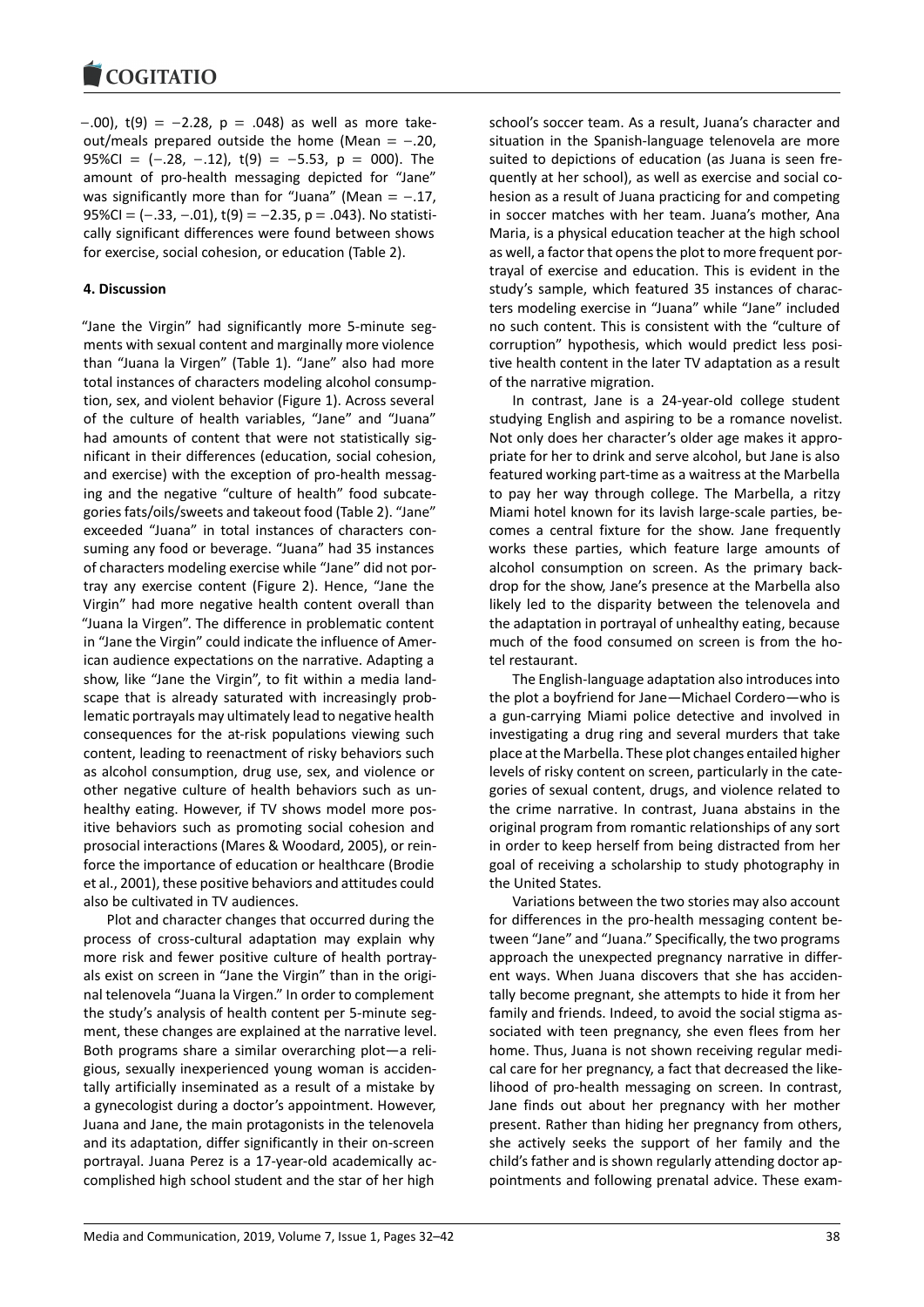ples make it evident that risk and culture of health content on screen can be increased or decreased depending on the deliberate choices made when changing the narrative structure or character profiles in a show adaptation.

It is important to consider the potential effects of the heightened problematic content in "Jane the Virgin" on the Hispanic adolescent population, which is a majority of the show's audience. Television programming that depicts alcohol consumption may promote an increase in drinking by the target audience; (Dal Cin et al., 2008; Hanewinkel et al., 2014). While Hispanics are less likely to drink alcohol than are non-Hispanic whites, Hispanics who do engage in drinking are more likely to consume more alcohol than other demographic groups (National Institute on Alcohol Abuse and Alcoholism, 2015). Importantly, the National Institute on Alcohol Abuse and Alcoholism recognizes acculturation as a major factor in predicting drinking patterns in the U.S. Hispanic community (NIAAA, 2015); this acculturation includes exposure to Americanized media. In light of recent research indicating that the safest level of alcohol consumption is no consumption (GBD 2016 Alcohol Collaborators, 2018), concern is warranted especially when a show, such as "Jane the Virgin", models significant instances of characters drinking on screen, even within a ten episode sample. While arguably Jane's character is of appropriate age and can be shown both consuming and handling alcohol, modeling alcohol use to the adolescents who make up the audience of the show may promote underage drinking, an undesirable outcome.

The show "Jane the Virgin", which models three times the amount of character engagement in sexual content than its originating program, also may promote adolescent audience engagement in similar behavior without mitigating these risks by depicting the use of safe sex practices. TV portrayal also predicts sexual-related health (Hennessy et al., 2009). Adolescents who view more sexual content on television have been shown to be more likely to progress in the participation of non-coital activities and to have sex earlier (Collins et al., 2004). Moreover, exposure to television programming that only talks about or mentions sex and sexual activities as opposed to showing intercourse actively on screen is associated with the same risks (Collins et al., 2004). Sexually transmitted diseases and unplanned pregnancies are also more common among individuals who begin sexual activity early (Koyle, Jensen, Olsen, & Cundick, 1989). Sexually transmitted infections are prevalent among adolescents ages 15–24 and account for half of almost 20 million annual infections (Centers for Disease Control and Prevention [CDC], 2016). In 2014 alone, U.S. Hispanics averaged almost two times the rates of gonorrhea, chlamydia, and syphilis cases as non-Hispanic whites. And while Hispanics make up around 17% of the U.S. population, they accounted for about 23% of HIV diagnoses in 2014 (CDC, 2014).

Violent content and gun portrayal in "Jane the Virgin" may also promote acceptance of violence and predict reenactments of such behaviors (Bushman & Huesmann, 2006). This is important because violence continues to be a major public health problem for U.S. Hispanics in general and Hispanic adolescents in particular. Despite indications of a decline in overall violent crimes in the United States (Federal Bureau of Investigation, 2017), between 1999 and 2015, nearly 54,000 Hispanics were killed by guns, with 3,300 Hispanic victims of gun violence in 2015 alone (Violence Policy Center, 2018). Of these, 66% were homicide-related and the rates of Hispanic homicide victimization were almost double that of non-Hispanic whites. Importantly, homicide is the second leading cause of death for Hispanics age 15–24 (Violence Policy Center, 2018). A media landscape with frequently portrayed violent content may be detrimental to at-risk youth viewers. The well-documented weapons effect (Anderson, Benjamin Jr., & Bartholow, 1998; Berkowitz & LePage, 1967; Leyens & Parke, 1975) indicates that the mere presence of guns, whether in use or non-use settings, can increase aggression in audiences. Hence, care should be taken to reduce the amount of gun portrayal on television, both in "Jane the Virgin" and in other shows targeting youths and Hispanic adolescents specifically, given their population's already-elevated risk of victimization from violence.

Because Hispanic adolescents are at an elevated risk for obesity, the role and frequency of unhealthy eating content in "Jane" is of concern as well. According to the CDC (2017a), the prevalence of childhood and adolescent obesity is higher among Hispanics than among non-Hispanic whites (21.9% vs. 14.7%). This is important because of the link between being overweight and developing diabetes. An estimated 30.3 million people across all ages in the U.S. have diabetes. From 2011–2014, diagnosed and undiagnosed diabetes cases were higher among U.S. minority groups, particularly Hispanics, compared with non-Hispanic whites (CDC, 2017b).

Despite this increased problematic content, there may be positive effects on the audience from the increased pro-health messaging depicted on screen in "Jane the Virgin". This includes scenes modeling regularly attending doctor's appointments, following medical instruction and advice (especially as related to pregnancy), and seeking support from social networks to deal with health consequences. Ultimately, producers of television programming should be informed that adolescents in general, including adolescent Hispanics, may be negatively affected by increases in the portrayal of negative health content on shows such as "Jane the Virgin", achieved through both plot devices and set design choices. Conscious helpful decisions can be made when preparing a narrative for adaptation to decrease the amount of negative health content on screen and increase positive and healthy depictions.

This pilot study has strengths and limitations. A strength is that it evaluated a novel popular sample and coded it with high reliability (i.e.,  $K \alpha \geq .80$ ) for both risk and culture of health content in Spanish and in English.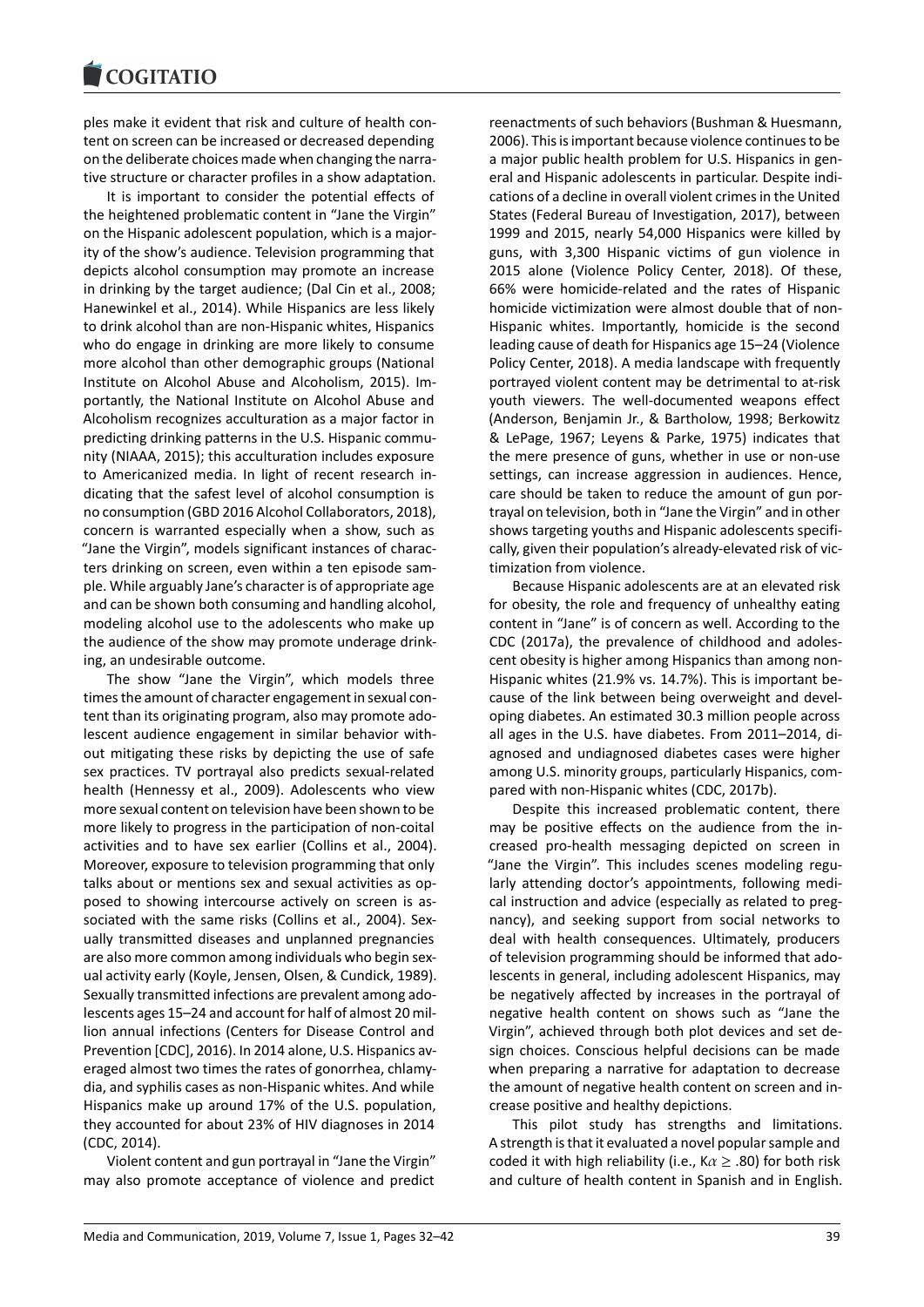#### COQUIATIO

Its limitations include having a necessarily small sample, 20 total TV episodes (a byproduct of availability at the time of coding), and only drawing from a single genre telenovelas. Future research should quantitatively test the study hypothesis using larger sample sizes. Whether such results from one telenovela adaptation can be replicated and generalized across other TV adaptations and genres could also be determined. Controlling for age, gender, education, racial-ethnic-identity, SES, various political attitudes, and the use of multiple media, including social media such as YouTube.com, Facebook, and Twitter is important. Future research could also determine how such TV exposure may help or harm the longterm health of at-risk adolescent Hispanic audiences.

In conclusion, although there were some positive health portrayals in "Jane the Virgin", this study found more problematic health content in the program than in the original telenovela from which it was adapted. The findings provide some initial support for our proposed "culture of corruption" hypothesis, which posits that the "Americanization" of the Spanish-language telenovela may result in increased media portrayal of problematic content, which could in turn adversely affect its adolescent Hispanic audiences.

# **Acknowledgements**

The authors thank the Annenberg Public Policy Center (APPC) and the Robert Wood Johnson Foundation's (RWJF) Culture of Health (CoH) initiative for their financial support of the CHAMPION project. The CHAMPION coders are thanked: Juan Cabrera, Mia Leyland, Rachel MacDonald, and Salomon Villatoro.

# **Conflicts of interest**

The authors declare no conflict of interests.

# **References**

- Acosta-Alzuru, C. (2010). Beauty queens, machistas and street children: The production and reception of socio-cultural issues in telenovelas. *International Journal of Cultural Studies*, *13*(2), 185–203. doi:10.1177/1367877909356719
- Adriaens, F., & Biltereyst, D. (2011). Glocalized telenovelas and national identities: A "textual cum production" analysis of the "telenovelle" Sara, the Flemish adaptation of "Yo Soy Betty, la Fea". *Television & New Media*, *13*(6), 551–567. doi:10.1177/ 1527476411427926
- American Academy of Pediatrics. (2009). Policy statement—Media violence. *Pediatrics*, *124*(5), 1495–1503. doi:10.1542/peds.2009-2146
- Anderson, C. A., Benjamin Jr., A. J., & Bartholow, B. D. (1998). Does the gun pull the trigger? Automatic priming effects of weapon pictures and weapon names. *Psychological Science*, *9*(4), 308–314.

doi:10.1111/1467-9280.00061

- Bandura, A. (2009). Social cognitive theory of mass communication. In J. Bryant & M. B. Oliver (Eds.), *Media effects: Advances in theory and research* (3rd ed., pp. 94–124). New York, NY: Routledge.
- Bell, R. A., Berger, C. R., Cassady, D., & Townsend, M. S. (2005). Portrayals of food practices and exercise behavior in popular American films. *Journal of Nutrition Education and Behavior*, *37*(1), 27–32. doi:10.1016/ S1499-4046(06)60256-X
- Berkowitz, L., & LePage, A. (1967). Weapons as aggression-eliciting stimuli. *Journal of Personality and Social Psychology*, *7*(2), 202–207. doi:10.1037/ h0025008
- Bibel, S. (2014). Monday final ratings: 'The voice' & 'Dancing with the stars' adjusted up; 'The big bang theory' & 'Castle' adjusted down. *TV by the Numbers*. Retrieved from http://tvbythenumbers.zap2it. com/2014/10/14/monday-final-ratings-the-voice-the -big-bang-theory-castle-adjusted-down/314463
- Bielby, D. D., & Harrington, C. L. (2005). Opening America? The telenovela-ization of US soap operas. *Television & New Media*, *6*(4), 383–399. doi:10.1177/ 1527476405279861
- Breed, W., & De Foe, J. R. (1981). The portrayal of the drinking process on prime-time television. *Journal of Communication*, *31*(1), 58–67. doi:10.1111/j.1460- 2466.1981.tb01205.x
- Brodie, M., Foehr, U., Rideout, V., Baer, N., Miller, C., Flournoy, R., & Altman, D. (2001). Communicating health information through the entertainment media. *Health Affairs*, *20*(1), 192–199. doi:10.1377/ hlthaff.20.1.192
- Bushman, B. J., & Huesmann, L. R. (2006). Short-term and long-term effects of violent media on aggression in children and adults. *Archives of Pediatrics & Adolescent Medicine*, *160*(4), 348–352. doi:10.1001/ archpedi.160.4.348
- Bushman, B. J., Jamieson, P. E., Weitz, I., & Romer, D. (2013). Gun violence trends in movies. *Pediatrics*, *132*(6), 1014–1018. doi:10.1542/peds.2013-1600
- Carrasco, M. X. (2015). TV binge viewing habits of Hispanic consumers. *ThinkNow Research*. Retrieved from http://www.thinknowresearch.com/blog/tvbinge-viewing-habits-of-hispanic-consumers
- Centers for Disease Control and Prevention. (2014). Hispanic/Latinos: Health disparities in HIV/AIDS, viral hepatitis, STDS, and TB. Retrieved from https:// www.cdc.gov/nchhstp/healthdisparities/hispanics. html
- Centers for Disease Control and Prevention. (2016). 2016 STD prevention conference highlights. Retrieved from https://www.cdc.gov/stdconference/ 2016/highlights/adol.htm
- Centers for Disease Control and Prevention. (2017a). Childhood obesity facts. Retrieved from https://www.cdc.gov/obesity/data/childhood.html

Centers for Disease Control and Prevention. (2017b).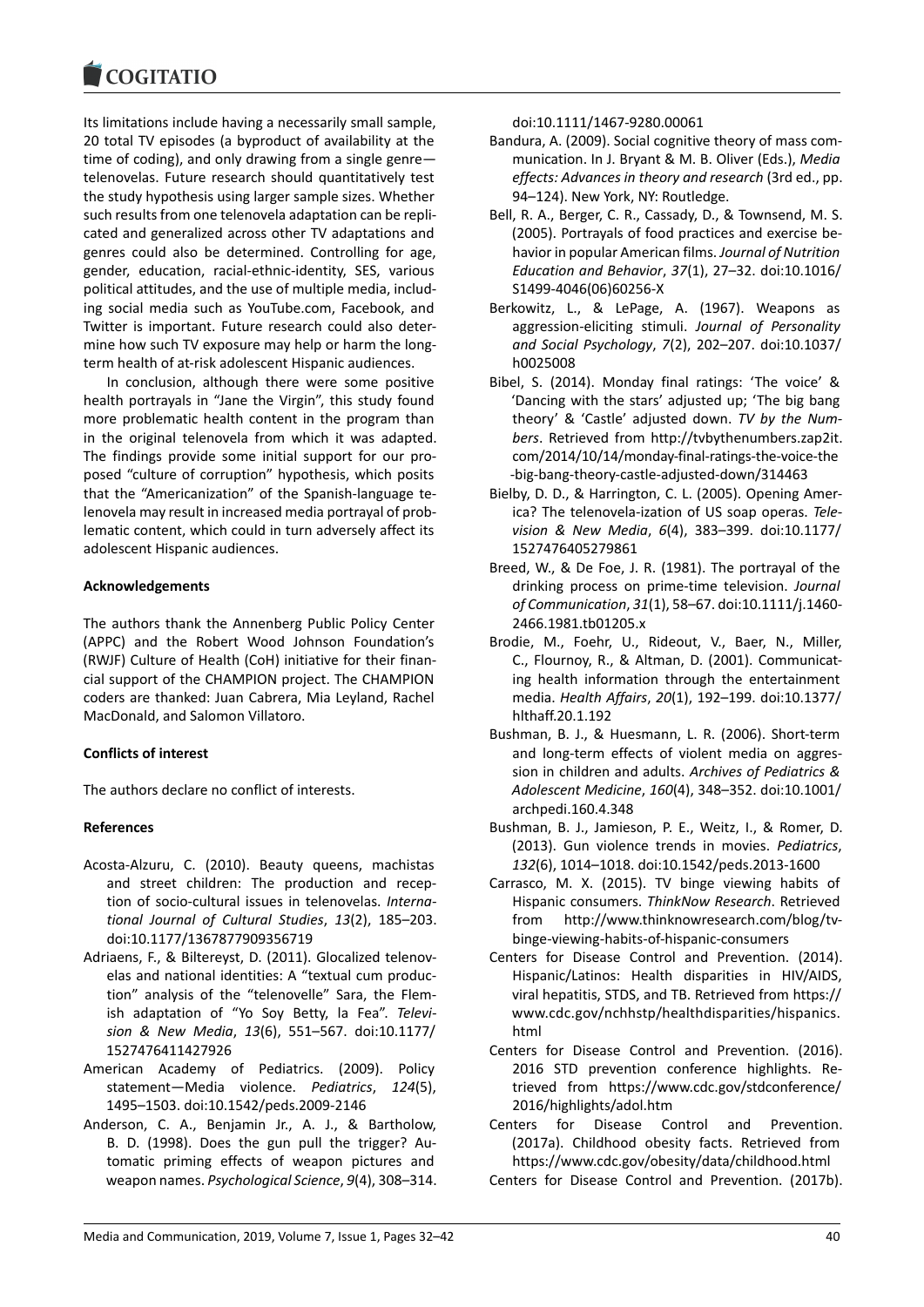*National diabetes statistics report 2017: Estimates of diabetes and its burden in the United States*. Retrieved from http://www.diabetes.org/assets/ pdfs/basics/cdc-statistics-report-2017.pdf

- Collins, R. L., Elliott, M. N., Berry, S. H., Kanouse, D. E., Kunkel, D., Hunter, S. B., & Miu, A. (2004). Watching sex on television predicts adolescent initiation of sexual behavior. *Pediatrics*, *114*(3), 280–289. doi:10.1542/peds.2003-1065-L
- Conway, K. (2012). Cultural translation, global television studies, and the circulation of telenovelas in the United States. *International Journal of Cultural Studies*, *15*(6), 583–598. doi:10.1177/ 1367877911422291
- Dal Cin, S., Worth, K. A., Dalton, M. A., & Sargent, J. D. (2008). Youth exposure to alcohol use and brand appearances in popular contemporary movies. *Addiction*, *103*(12), 1925–1932. doi:10.1111/j.1360- 0443.2008.02304.x
- Dominguez, K., Penman-Aguilar, A., Chang, M. H., Moonesinghe, R., Castellanos, T., Rodriguez-Lainz, A., & Schieber, R. (2015). Vital signs: Leading causes of death, prevalence of diseases and risk factors, and use of health services among Hispanics in the United States—2009–2013. *Morbidity and Mortality Weekly Report*, *64*(17), 469–478. Retrieved from https://www.cdc.gov/mmwr/preview/mmwrhtml/ mm6417a5.htm
- Federal Bureau of Investigation. (2017). Uniform crime reporting statistics, 1960–2014. Retrieved from https://www.ucrdatatool.gov/Search/Crime/State/ RunCrimeStatebyState.cfm
- Fischer, P., Greitemeyer, T., Kastenmüller, A., Vogrincic, C., & Sauer, A. (2011). The effects of risk-glorifying media exposure on risk-positive cognitions, emotions, and behaviors: A meta-analytic review. *Psychological Bulletin*, *137*(3), 367–390. doi:10.1037/ a0022267
- Forster, M., Allem, J. P., Mendez, N., Qazi, Y., & Unger, J. B. (2016). Evaluation of a telenovela designed to improve knowledge and behavioral intentions among Hispanic patients with end-stage renal disease in Southern California. *Ethnicity & Health*, *21*(1), 58–70. doi:10.1080/13557858.2015.1007119
- Gerbner, G., Gross, L., Morgan, M., Signorielli, N., & Shanahan, J. (2009). Growing up with television: Cultivation processes. In J. Bryant & D. Zillman (Eds.), *Media effects: Advances in theory and research* (3rd ed., pp. 34–49). New York, NY: Routledge.
- GBD 2016 Alcohol Collaborators. (2018). Alcohol use and burden for 195 countries and territories, 1990–2016: A systematic analysis for the Global Burden of Disease Study 2016. *Lancet*. doi:10.1016/S0140- 6736(18)31310-2
- Hanewinkel, R., Sargent, J. D., Hunt, K., Sweeting, H., Engels, R. C., Scholte, R. H., . . . Morgenstern, M. (2014). Portrayal of alcohol consumption in movies and drinking initiation in low-risk adolescents. *Pediatrics*,

*133*(6), 973–982. doi:10.1542/peds.2013-3880

- Hennessy, M., Bleakley, A., Fishbein, M., & Jordan, A. (2009). Estimating the longitudinal association between adolescent sexual behavior and exposure to sexual media content. *Journal of Sex Research*, *46*(6), 586–596. doi:10.1080/00224490902898736
- Hoffman, A. R., & Noriega, C. A. (2004). Looking for Latino regulars on prime-time television: The fall 2002 season. *UCLA Chicano Studies Research Center*. Retrieved from http://www.chicano.ucla.edu/ files/crr\_04Dec2004\_000.pdf
- Hoffner, C., & Buchanan, M. (2005). Young adults' wishful identification with television characters: The role of perceived similarity and character attributes. *Media Psychology*, *7*(4), 325–351. doi:10.1207/ S1532785XMEP0704\_2
- Jacobson, R. (2012). The power of the telenovela. *PBS Newshour Online*. Retrieved from http://www.pbs. org/newshour/rundown/the-power-of-the-telenovela
- Joye, S., Biltereyst, D., & Adriaens, F. (2017). Telenovelas and/as adaptations: Reflections on local adaptations of global telenovelas. In T. Leitch (Ed.), *The Oxford handbook of adaptation studies* (pp. 356–369). New York, NY: Oxford University Press.
- Katz, E., Blumler, J. G., & Gurevitch, M. (1973). Uses and gratifications research. *Public Opinion Quarterly*, *37*(4), 509–523. doi:10.1086/268109
- Koyle, P. F., Jensen, L. C., Olsen, J., & Cundick, B. (1989). Comparison of sexual behaviors among adolescents having an early, middle, and late first intercourse experience. *Youth & Society*, *20*(4), 461–476. doi:10.1177/0044118X89020004005
- Krippendorff, K. (2018). *Content analysis: An introduction to its methodology*. (4th ed.). Thousand Oaks, CA: Sage Publications.
- Krogstad, J.M. (2016). Key facts about how the U.S. Hispanic population is changing. *Pew Research Center*. Retrieved from http://www.pewresearch. org/fact-tank/2016/09/08/key-facts-about-how-theu-s-hispanic-population-is-changing
- Kunkel, D., Eyal, K., Finnerty, K., Biely, E., & Donnerstein, E. (2005). *Sex on TV 4*. Menlo Park: Kaiser Family Foundation.
- Lauricella, A. R., Cingel, D. P., Beaudoin-Ryan, L., Robb, M. B., Saphir, M., & Wartella, E. A. (2016). *The common sense census: Plugged-in parents of tweens and teens*. San Francisco, CA: Common Sense Media.
- Lee, C. J., & Niederdeppe, J. (2011). Genre-specific cultivation effects: Lagged associations between overall TV viewing, local TV news viewing, and fatalistic beliefs about cancer prevention. *Communication Research*, *38*(6), 731–753. doi:10.1177/ 0093650210384990
- Leyens, J. P., & Parke, R. D. (1975). Aggressive slides can induce a weapons effect. *European Journal of Social Psychology*, *5*(2), 229–236. doi:10.1002/ ejsp.2420050207
- Livingston, G., Minushkin, S., & D'Vera, C. (2008). His-